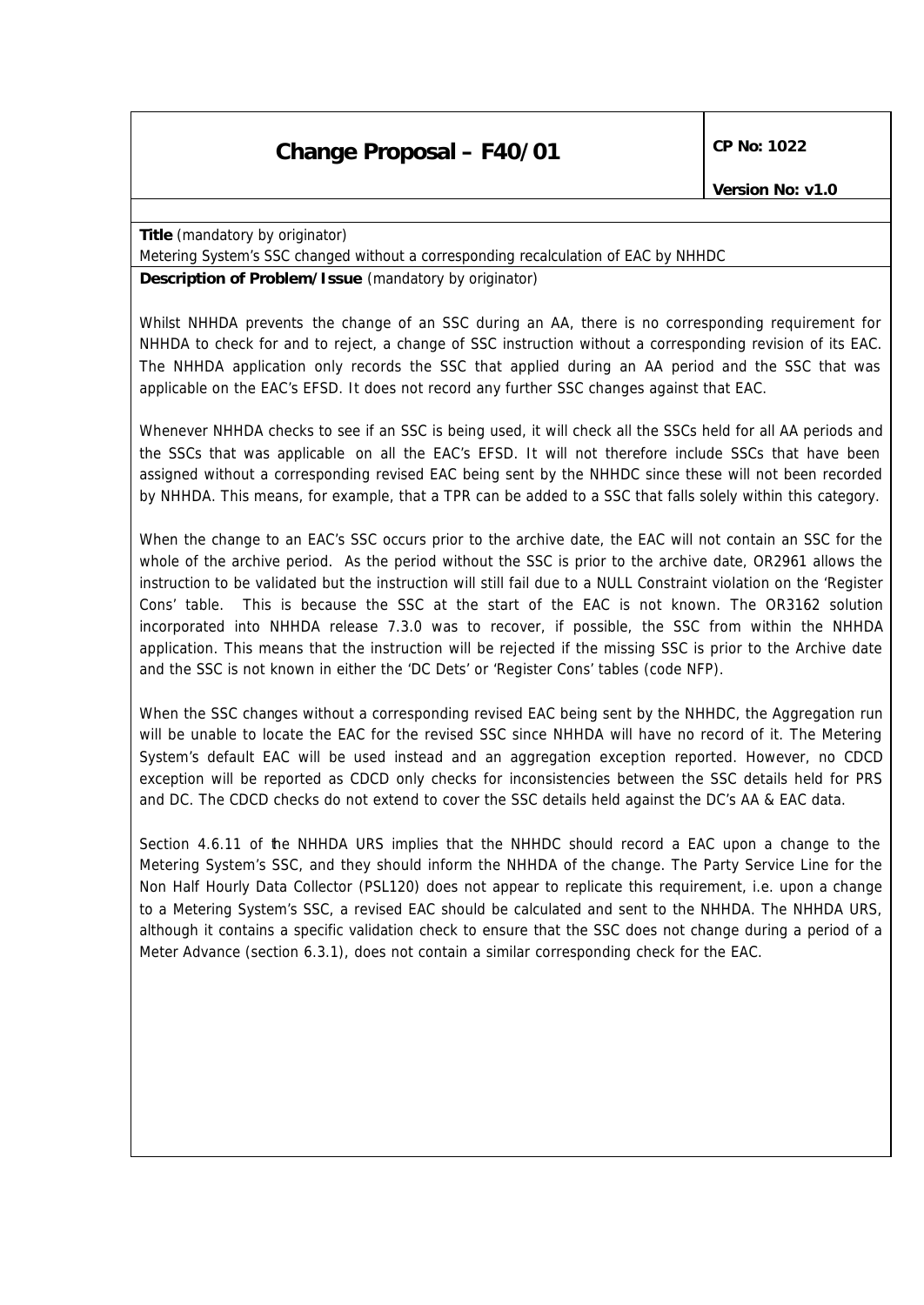## **Change Proposal – F40/01** CP No: 1022

*Version No: v1.0*

**Proposed Solution(s)** *(mandatory by originator)*

There are a number of possible solutions:

- a) We could add an obligation on the NHHDCs in PSL120, to recalculate a EAC and send it to the NHHDA, whenever the SSC is changed. The NHHDA URS could then be enhanced to include an extra instruction validation check to ensure that whenever a Metering System's SSC is changed that there is a corresponding revised EAC issued by the NHHDC. Alternatively a new extra CDCD exception check could be created to scan for changes to a Metering System's SSC without a corresponding EAC, but this would additionally require modifications to the D0095 DTC dataflow.
- b) The NHHDA application could be modified to assume that where a Metering System's SSC was changed without a corresponding EAC being sent by the NHHDC, that the EAC for the previous SSC also applied to the new SSC. This would have implications on how the SSC/EAC data is recorded in the 'Reg Cons' table, and its use by instruction validation and processing, aggregation, TPR SSC use checking , etc.. There would be no changes to the NHHDC's application, PSL120, etc.

One of the deciding factors between the two solutions proposed above, is whether it is correct for a Metering System's SSC to be changed without a new EAC being recalculated by the NHHDC and be forwarded to the NHHDA with the SSC change. There may be other solutions to consider.

**Justification for Change** *(mandatory by originator)*

This scenario was first raised during theoretical discussions concerning NHHDA archiving. This was documented in an email from Richard Ascough at Logica on 28<sup>th</sup> November 2001 (see attachment).

An SQL query was distributed to STAG members to determine whether this problem existed in practice. The conclusion of the resulting investigation was that this problem did indeed exist. For example, Yorkshire had 606 Metering Systems where there was SSC change with no corresponding EAC change.